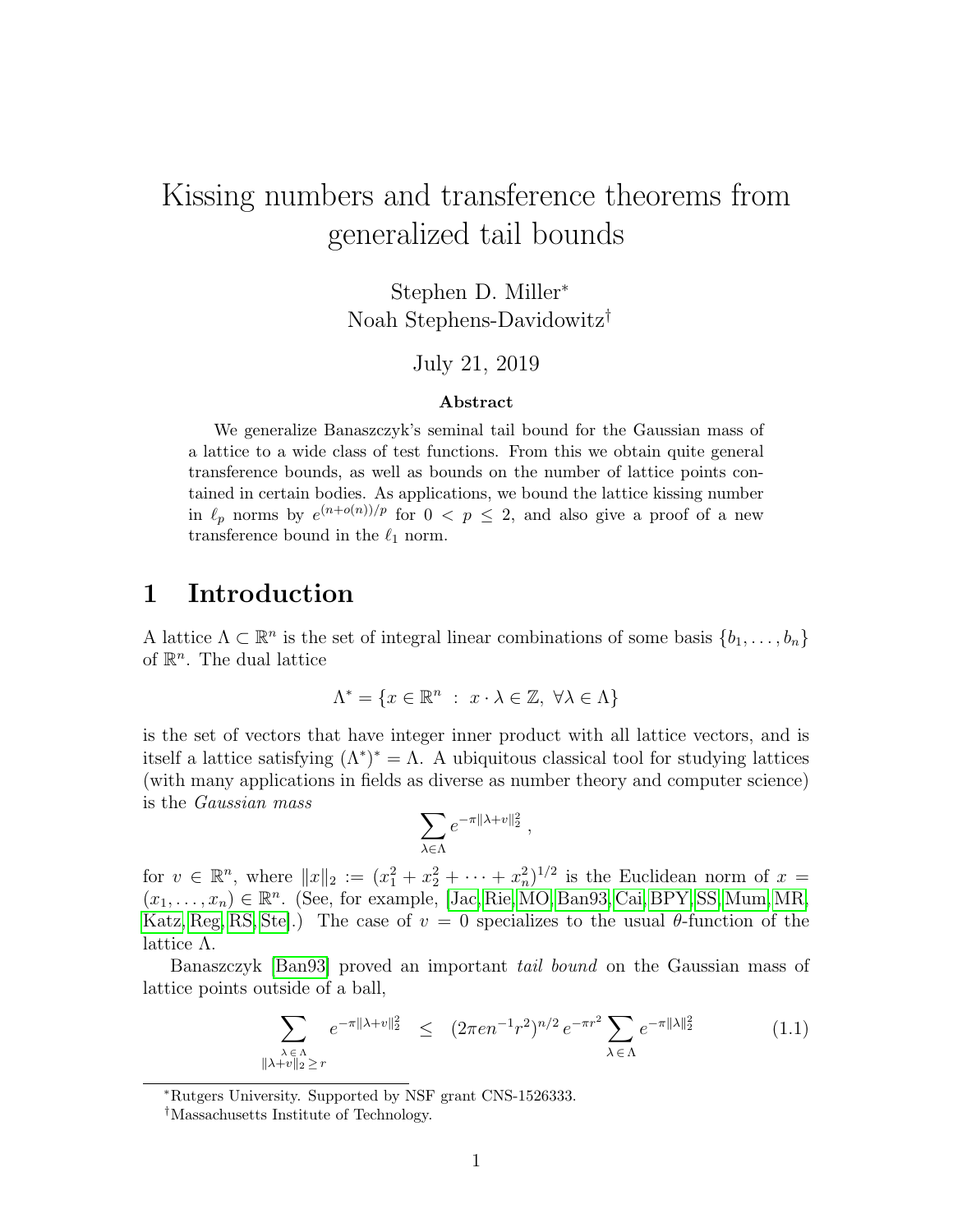for any  $r \geq \sqrt{\frac{n}{2\pi}}$  and any lattice  $\Lambda$ . He then used this bound to prove nearly optimal *transference theorems*, which relate the geometry of  $\Lambda$  to that of  $\Lambda^*$  (see Section [3.1\)](#page-6-0). Both the tail bound and the transference theorems have since found many additional applications in the study of the geometry of lattices (e.g., [\[Ban95,](#page-13-3)[Cai\]](#page-13-1)), algorithms for computational problems over lattices (e.g., [\[Kle,](#page-14-10) [LLM,](#page-14-11) [NV,](#page-14-12) [ADRS\]](#page-13-4)), the complexity of such problems (e.g., [\[AR,](#page-13-5)[MR,](#page-14-5) [Reg\]](#page-14-7)), and lattice-based cryptography (e.g., [\[GPV,](#page-13-6) [Gen,](#page-13-7)[Pei\]](#page-14-13)), among other fields.

#### 1.1 Tail and transference bounds beyond Gaussians

Given the importance of  $(1.1)$ , we find it natural to ask for which test functions  $f: \mathbb{R}^n \to \mathbb{R}_{\geq 0}$  and subsets  $K \subset \mathbb{R}^n$  one can obtain estimates for sums of the form

<span id="page-1-0"></span>
$$
\sum_{\substack{\lambda \in \Lambda \\ \lambda + v \notin K}} f(\lambda + v) \tag{1.2}
$$

For example, our application in Theorem [3.9](#page-9-0) uses the test function  $f(x_1, \ldots, x_n) =$  $\prod_i (1+2\cosh(2\pi x_i/\sqrt{3}))^{-1}$ , while our application in Theorem [3.12](#page-10-0) uses  $f(x) = e^{-\|x\|_p^p}$ for  $0 < p \leq 2$ , where  $||x||_p = ||(x_1, \ldots, x_n)||_p := (|x_1|^p + \cdots + |x_n|^p)^{1/p}$ . To that end, we generalize Banaszczyk's elegant Fourier-analytic proof of [\(1.1\)](#page-0-0) into a more flexible framework (see Section [2\)](#page-3-0). For example, we prove the tail bound

(Theorem 2.3, Part 2:) 
$$
\sum_{\substack{\lambda \in \Lambda \\ \lambda + v \notin K}} f(\lambda + v) \leq \nu_f(K) \sum_{\lambda \in \Lambda} f(\lambda)
$$
(1.3)

for any subset  $K \subset \mathbb{R}^n$ , where

<span id="page-1-3"></span>
$$
\nu_f(K) := \inf_{0 < u \le 1} \sup_{x \notin K} \frac{f(x)}{u^n f(ux)}.
$$
\n(1.4)

(See Theorem [2.3](#page-3-1) for precise conditions on the function  $f$ .) We also show in Corol-lary [2.12](#page-5-0) that the bound [\(1.3\)](#page-1-0) takes a particularly nice form for compact sets  $K \subset \mathbb{R}^n$ which are starlike with respect to the origin,<sup>[1](#page-1-1)</sup> and for functions (such as Gaussians) that satisfy a certain concavity condition (see  $(2.11)$ ) and which depend only on the "norm"

<span id="page-1-2"></span>
$$
||x||_K := \min\{r \ge 0 : x \in rK\}.
$$
 (1.5)

Next, following Banaszczyk's approach [\[Ban93\]](#page-13-0), we use [\(1.3\)](#page-1-0) to show a general transference bound in Theorem [2.16,](#page-5-1) which relates the geometry of  $\Lambda$  and  $\Lambda^*$ . To that end, for any starlike compact set  $K \subset \mathbb{R}^n$  with the origin in its interior, and any lattice  $\Lambda \subset \mathbb{R}^n$ , we define

<span id="page-1-5"></span><span id="page-1-4"></span>
$$
\sigma_K(\Lambda) := \min_{\lambda \in \Lambda_{\neq 0}} \|\lambda\|_K , \qquad (1.6)
$$

and 
$$
\rho_K(\Lambda) := \max_{v \in \mathbb{R}^n} \min_{\lambda \in \Lambda} ||\lambda - v||_K
$$
. (1.7)

<span id="page-1-1"></span><sup>1</sup>In terms of [\(1.5\)](#page-1-2), this means for each  $r > 0$  we have  $x \notin rK \iff ||x||_K > r$ .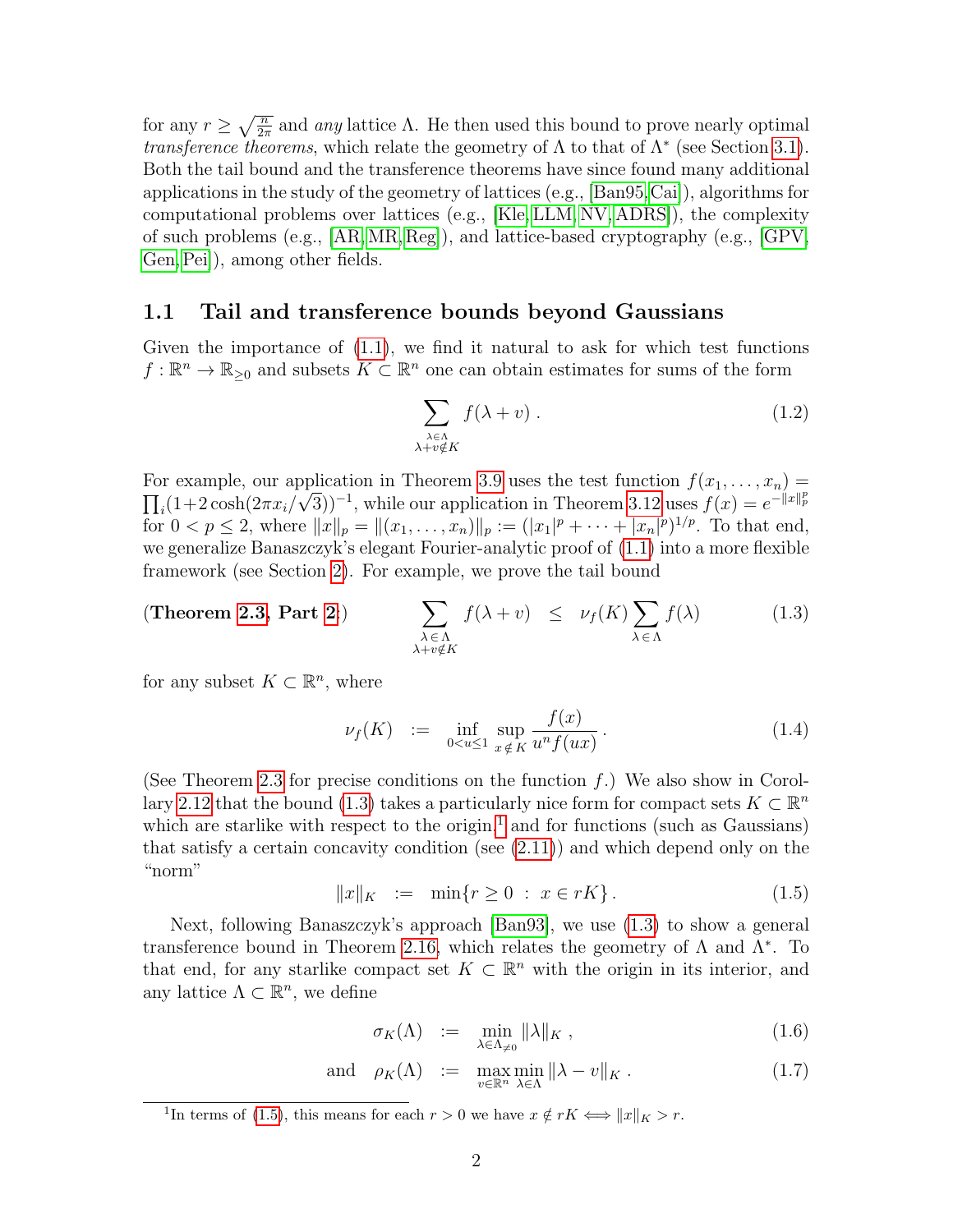I.e.,  $\sigma_K(\Lambda)$  is the length of the shortest non-zero vector and  $\rho_K(\Lambda)$  is the covering radius in the  $\|\cdot\|_K$  "norm." We show that

(Theorem 2.16:)\n
$$
\sigma_K(\Lambda) \rho_{K'}(\Lambda^*) \leq 1 \tag{1.8}
$$

for any suitable sets  $K, K' \subset \mathbb{R}^n$  such that  $2\nu_f(K) + \nu_{\hat{f}}(K') < 1$  for some Fourier transform pair of functions  $f, \hat{f}$  satisfying certain analytic conditions. In particular, taking f to be the Gaussian and  $K = K'$  to be a Euclidean ball of a certain radius immediately recovers Banaszczyk's Euclidean transference bound:

<span id="page-2-1"></span><span id="page-2-0"></span>
$$
\left(\min_{\lambda \in \Lambda_{\neq 0}} \|\lambda\|_2\right) \left(\max_{v \in \mathbb{R}^n} \min_{\lambda \in \Lambda^*} \|\lambda - v\|_2\right) \leq \frac{n}{2\pi} + \frac{3\sqrt{n}}{\pi} \,. \tag{1.9}
$$

(Banaszczyk actually stated a slightly weaker result, but he noted that his proof actually yields something like [\(1.9\)](#page-2-0). See Section [3.1.](#page-6-0))

#### 1.2 Applications with carefully chosen test functions

We then derive applications of  $(1.3)$  and  $(1.8)$  improving on previous trivial bounds, using functions f whose analytic properties are tailored to the geometry at hand.

We use the function  $f(x_1, \ldots, x_n) = \prod_i (1 + 2 \cosh(2\pi x_i/\sqrt{3}))^{-1}$  to prove a transference bound in the  $\ell_1$  norm,

(Theorem 3.9.) 
$$
\lim_{\lambda \in \Lambda_{\neq 0}} ||\lambda||_1) \lim_{v \in \mathbb{R}^n} \lim_{\lambda \in \Lambda^*} ||\lambda - v||_1 < c_1 n^2 (1 + 2\pi \sqrt{\frac{3}{n}})^2, (1.10)
$$

with  $c_1 \approx 0.154264$ . In [\[Ban95\]](#page-13-3), Banaszczyk proved more general transference bounds that apply for arbitrary  $\ell_p$  norms for  $1 \leq p \leq \infty$ , but with unspecified constants. Previously the best known bound was the (just slightly weaker) trivial estimate with  $c_1 = \frac{1}{2\pi} + o(1) \approx 0.159155 + o(1)$ , which follows immediately from [\(1.9\)](#page-2-0) together with the Cauchy-Schwarz inequality  $||x||_1 \leq \sqrt{n} ||x||_2$ .

Finally, in Theorem [3.12,](#page-10-0) we use the functions

$$
f(x) = e^{-\|x\|_p^p} \tag{1.11}
$$

to prove bounds on the lattice kissing number (also known as the lattice Hadwiger number) of the  $\ell_p$  balls with  $0 < p \leq 2$ . Namely, we show that for such p

(Theorem 3.12:) 
$$
\#\{\lambda \in \Lambda : \|\lambda\|_p = \sigma_p(\Lambda)\} \le O(\frac{n}{p}e^{n/p}), \qquad (1.12)
$$

where  $\sigma_p(\lambda) = \min_{\lambda \in \Lambda_{\neq 0}} ||\lambda||_p$ . To the authors' knowledge, these are the best bounds presently known for  $1/\log 2 < p < 2$  and for  $0 < p \le 1$  — in particular, including the case of  $p = 1$ . (See the discussion above Theorem [3.12.](#page-10-0)) Theorem [3.12](#page-10-0) actually gives a more general result: a bound on the number of non-zero vectors whose  $\ell_p$ norm is within some factor  $u \geq 1$  of the minimal value.

It is a pleasure to thank our colleagues Divesh Aggarwal, Tamar Lichter, Assaf Naor, Chris Peikert, Oded Regev, Konrad J. Swanepoel, and Ramarathnam Venkatesan for their helpful discussions and comments. We also thank the anonymous reviewers for their very helpful comments.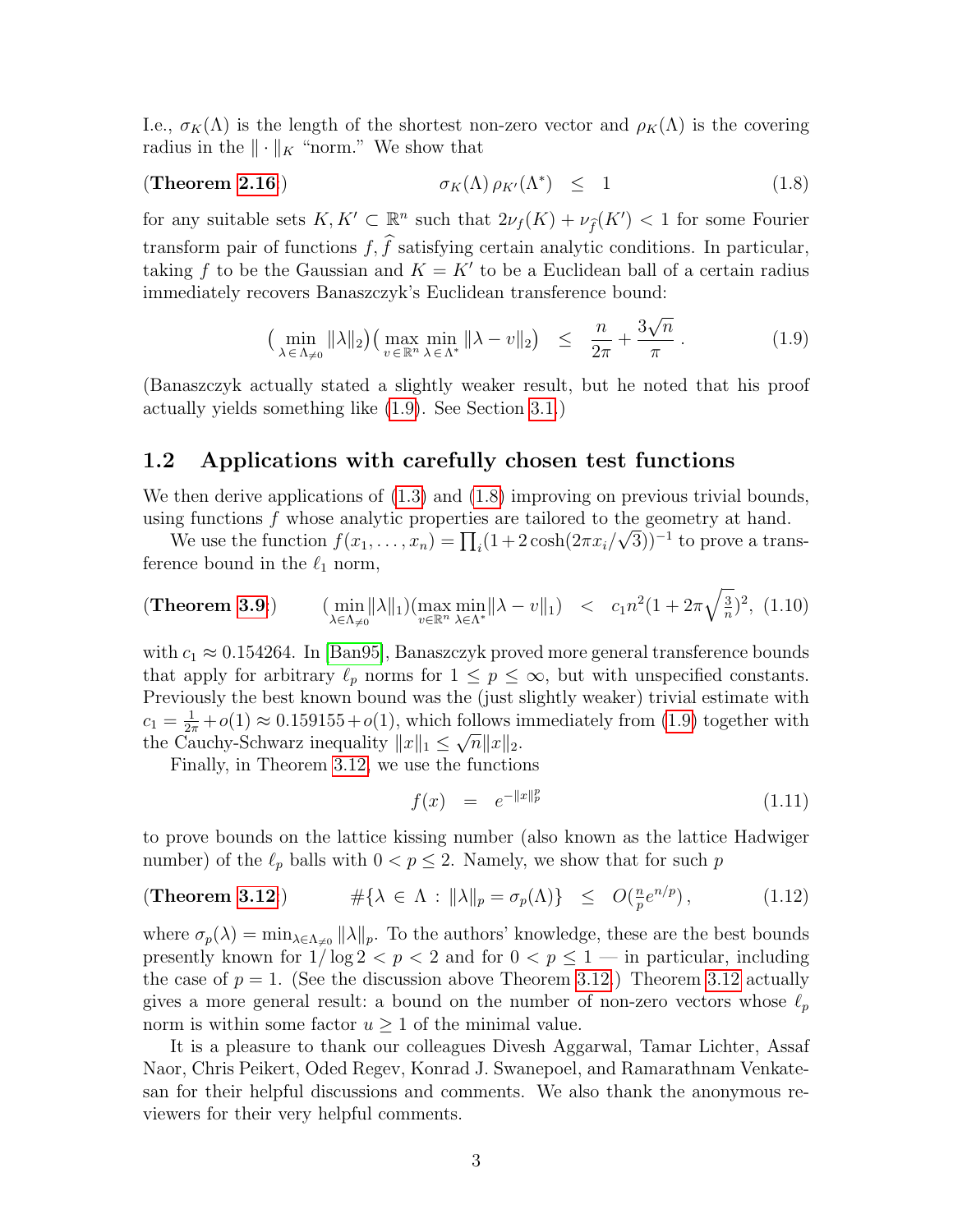### <span id="page-3-0"></span>2 Poisson summation and tail bounds

We begin with the following version of the Poisson summation formula:

<span id="page-3-3"></span>
$$
\sum_{\lambda \in \Lambda} f(\frac{\lambda + v}{t}) = \frac{t^n}{|\Lambda|} \sum_{\lambda \in \Lambda^*} \widehat{f}(t\lambda) e(t\lambda \cdot v), \quad t > 0 \text{ and } v \in \mathbb{R}^n, \qquad (2.1)
$$

where  $e(y) := e^{2\pi i y}$  and  $f(x) := \int_{\mathbb{R}^n} f(r)e(-r \cdot x) dr$  is the Fourier transform of  $f: \mathbb{R}^n \to \mathbb{C}$ . Here in order to justify applying this formula we assume that

(i)  $f$  is continuous,

<span id="page-3-5"></span>(ii) 
$$
f(x) = O((1 + ||x||_2)^{-n-\delta})
$$
 for some  $\delta > 0$ , and (2.2)

(iii) the right-hand side of [\(2.1\)](#page-3-3) is absolutely convergent.

See Part [2](#page-11-0) of Theorem [A.1](#page-11-1) in Appendix [A](#page-11-2) for a proof that these conditions are sufficient for  $(2.1)$  to hold.

The following theorem generalizes (and slightly improves<sup>[2](#page-3-4)</sup>) the main tail bound in Banaszczyk's seminal work [\[Ban93\]](#page-13-0).

<span id="page-3-1"></span>**Theorem 2.3** (Generalized tail bounds). Assume that a real-valued, positive func-tion f satisfies conditions [\(2.2\)](#page-3-5), and its Fourier transform  $\widehat{f}$  is real-valued, nonnegative, and monotonically non-increasing on rays, i.e.,  $0 \leq \widehat{f}(tv) \leq \widehat{f}(v)$  for all  $v \in \mathbb{R}^n$ and  $t \geq 1$ .<sup>[3](#page-3-6)</sup> Then the following statements hold for any lattice  $\Lambda \subset \mathbb{R}^n$ .

<span id="page-3-7"></span>1. For any  $v \in \mathbb{R}^n$  and  $t \geq 1$ ,

$$
\sum_{\lambda \in \Lambda} f(\frac{\lambda + v}{t}) \leq t^n \sum_{\lambda \in \Lambda} f(\lambda). \tag{2.4}
$$

<span id="page-3-2"></span>2. For any subset  $K \subset \mathbb{R}^n$  and any  $v \in \mathbb{R}^n$ ,

<span id="page-3-8"></span>
$$
\sum_{\substack{\lambda \in \Lambda \\ \lambda + v \notin K}} f(\lambda + v) \le \nu_f(K) \sum_{\lambda \in \Lambda} f(\lambda), \tag{2.5}
$$

where

$$
\nu_f(K) := \inf_{0 < u \le 1} \sup_{x \notin K} \frac{f(x)}{u^n f(ux)}, \tag{2.6}
$$

provided the right-hand side is finite.

<span id="page-3-9"></span>3. If no non-zero lattice vectors lie in  $K \subset \mathbb{R}^n$ , then

<span id="page-3-10"></span>
$$
\sum_{\lambda \in \Lambda^*} \widehat{f}(\lambda + v) \ge (1 - 2\nu_f(K)) \sum_{\lambda \in \Lambda^*} \widehat{f}(\lambda), \tag{2.7}
$$

<span id="page-3-4"></span>provided that the left-hand side is convergent and  $\nu_f(K) < \infty$ .

<sup>&</sup>lt;sup>2</sup>Banaszczyk stated a slightly weaker result for the case when  $v \neq 0$ , but it is clear his proof gives more.

<span id="page-3-6"></span><sup>&</sup>lt;sup>3</sup>Note that the non-negativity of  $\hat{f}$  implies  $0 < f < f(0)$ , and that condition  $(2.2)(iii)$  $(2.2)(iii)$  is equivalent to the convergence of the right-hand side of  $(2.1)$  at  $v = 0$ .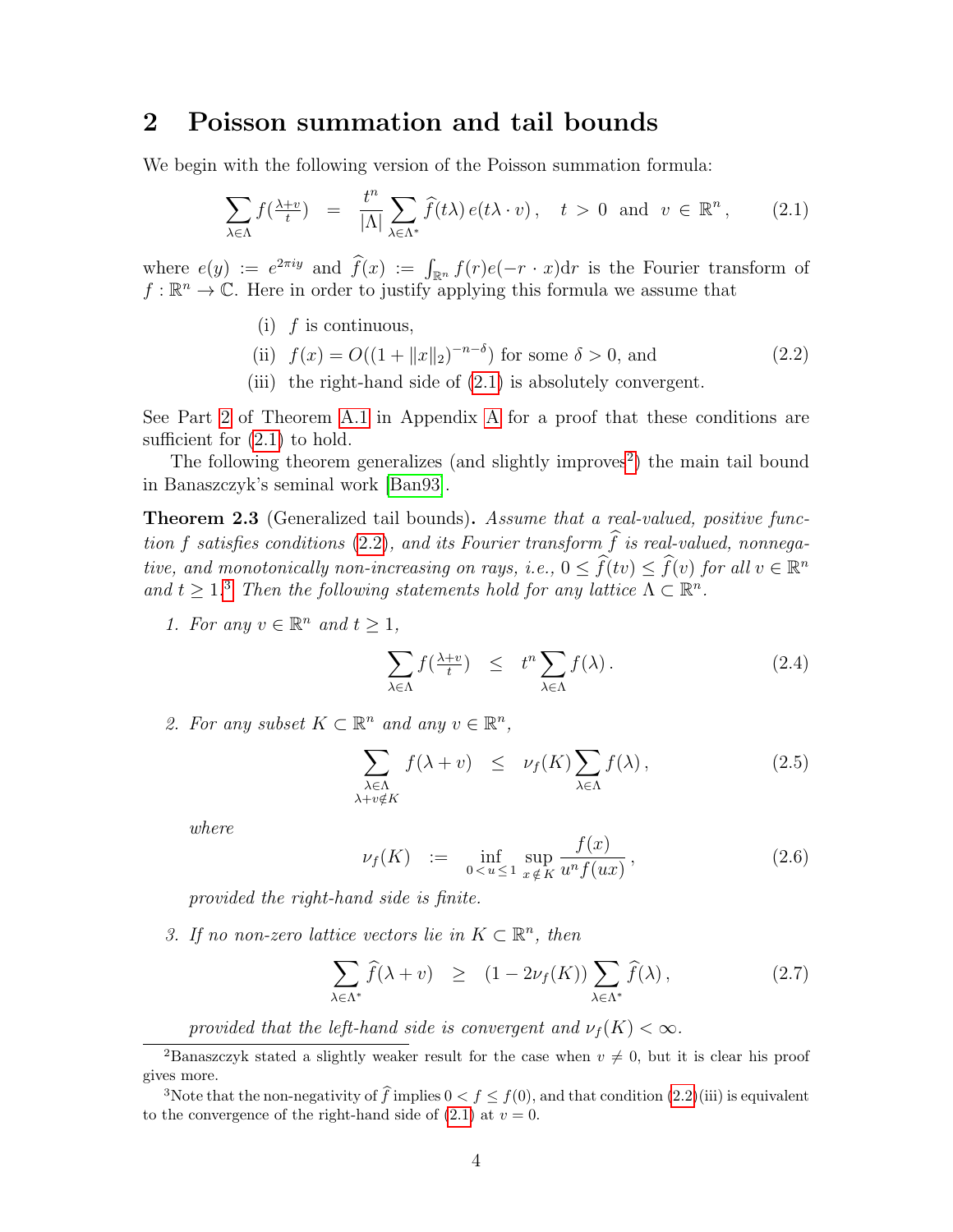Proof. Part [1](#page-3-7) follows immediately from the Poisson summation formula [\(2.1\)](#page-3-3), the assumptions, and a second application of [\(2.1\)](#page-3-3):

$$
\sum_{\lambda \in \Lambda} f(\frac{\lambda + v}{t}) \leq \frac{t^n}{|\Lambda|} \sum_{\lambda \in \Lambda^*} \widehat{f}(t\lambda) \leq \frac{t^n}{|\Lambda|} \sum_{\lambda \in \Lambda^*} \widehat{f}(\lambda) = t^n \sum_{\lambda \in \Lambda} f(\lambda), \qquad (2.8)
$$

for any  $v \in \mathbb{R}^n$  and  $t \geq 1$ .

For Part [2,](#page-3-2) we have for  $0 < u \leq 1$  that

$$
\sum_{\lambda \in \Lambda} f(u(\lambda + v)) \geq \sum_{\substack{\lambda \in \Lambda \\ \lambda + v \notin K}} f(u(\lambda + v))
$$
\n
$$
\geq \inf_{x \notin K} \frac{f(ux)}{f(x)} \sum_{\substack{\lambda \in \Lambda \\ \lambda + v \notin K}} f(\lambda + v).
$$
\n(2.9)

At the same time, we have  $\sum_{\lambda \in \Lambda} f(u(\lambda + v)) \leq u^{-n} \sum_{\lambda \in \Lambda} f(\lambda)$  by Part [1,](#page-3-7) from which  $(2.5)$  is immediate.

Finally, for Part [3](#page-3-9) consider the Poisson summation formula [\(2.1\)](#page-3-3) applied in the case  $t = 1$  and  $v = 0$  to the function  $f(x)e(-x \cdot w)$  instead of  $f(x)$ , where w is an arbitrary vector in  $\mathbb{R}^n$ . The Fourier transform of this function is  $\widehat{f}(x + w)$ . The assumption that the left-hand side of [\(2.7\)](#page-3-10) converges thus shows that conditions [\(2.2\)](#page-3-5) hold for  $f(x)e(-x \cdot w)$ , and hence

$$
\sum_{\lambda \in \Lambda^*} \hat{f}(\lambda + w) = |\Lambda| \sum_{\lambda \in \Lambda} f(\lambda) e(-\lambda \cdot w)
$$
  
\n
$$
\geq |\Lambda| f(0) - |\Lambda| \sum_{\substack{\lambda \in \Lambda \\ \lambda \notin K}} f(\lambda)
$$
  
\n
$$
= |\Lambda| \sum_{\lambda \in \Lambda} f(\lambda) - 2 |\Lambda| \sum_{\substack{\lambda \in \Lambda \\ \lambda \notin K}} f(\lambda)
$$
  
\n
$$
\geq (1 - 2\nu_f(K)) |\Lambda| \sum_{\substack{\lambda \in \Lambda \\ \lambda \in \Lambda}} f(\lambda)
$$
  
\n
$$
= (1 - 2\nu_f(K)) \sum_{\lambda \in \Lambda^*} \hat{f}(\lambda), \qquad (2.10)
$$

as claimed.

Many functions  $f$  of interest (and all of the functions that we consider in the sequel) satisfy an additional concavity property:

<span id="page-4-0"></span>
$$
\frac{f(ux)}{f(x)} \ge \frac{f(utx)}{f(tx)} \tag{2.11}
$$

for any  $x \in \mathbb{R}^n$  and  $u, t \in (0, 1]$ . When this is the case and K is sufficiently nice, the supremum in the definition of  $\nu_f(K)$  can be replaced by a maximum over the boundary of K. If the function f also factors through the norm function  $(1.5)$  (like the Gaussian factors through the  $\ell_2$  norm) then  $\nu_f(K)$  takes a particularly nice form, as the following corollary shows.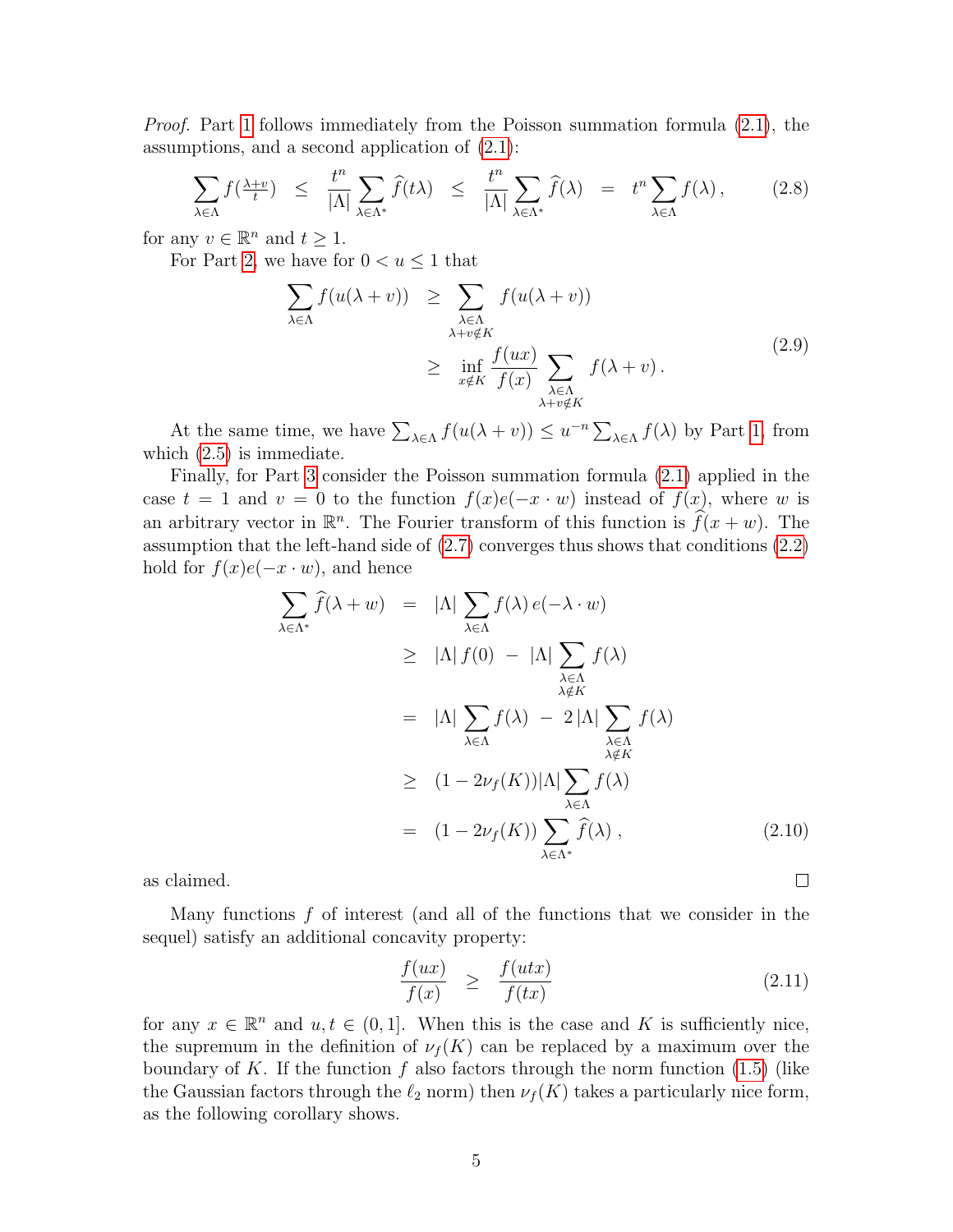<span id="page-5-0"></span>**Corollary 2.12.** Let  $K \subset \mathbb{R}^n$  be a compact set whose interior contains the origin and which is starlike with respect to the origin. Let  $g : \mathbb{R}_{\geq 0} \to \mathbb{R}_{\geq 0}$  be an injective function for which the composition  $f(x) = g(||x||_K)$  satisfies [\(2.11\)](#page-4-0) and the requirements of Theorem [2.3](#page-3-1) (i.e.,  $(2.2)$  and the monotonically non-increasing on rays condition). Then for any  $r > 0$ ,

$$
\nu_f(rK) \leq \mu_g(r) \,, \tag{2.13}
$$

where

$$
\mu_g(r) \quad := \quad \frac{g(r)}{\sup_{0 < u \le 1} u^n g(ur)} \,. \tag{2.14}
$$

In particular, for any lattice  $\Lambda \subset \mathbb{R}^n$ ,

$$
\sum_{\substack{\lambda \in \Lambda \\ \|\lambda + v\|_K \ge r}} f(\lambda + v) \le \mu_g(r) \sum_{\lambda \in \Lambda} f(\lambda). \tag{2.15}
$$

*Proof.* Since g is injective, we have that  $f(y) = g(s)$  if and only if  $s = ||y||_K$ . Thus for any fixed  $u > 0$  the value of  $f(ux) = g(||ux||_K) = g(u||x||_K)$  depends only on  $||x||_K$ . This implies that

$$
\nu_f(rK) = \inf_{0 < u \le 1} \sup_{x \notin rK} \frac{f(x)}{u^n f(ux)} = \inf_{0 < u \le 1} \sup_{s > r} \frac{g(s)}{u^n g(us)},
$$

where in the last equality we have used the fact K is starlike. Finally, by  $(2.11)$ , we see that for any  $s > r$ ,  $g(s)/g(us) \leq g(r)/g(ur)$ , so that  $\nu_f(rK) \leq \mu_q(r)$ . The result then follows immediately from Part [2](#page-3-2) of Theorem [2.3.](#page-3-1)  $\Box$ 

From Theorem [2.3,](#page-3-1) we derive the following general transference bound. Recall the definition of  $\nu_f(\cdot)$  from [\(1.4\)](#page-1-3) and the definitions of  $\sigma_K(\cdot)$  and  $\rho_K(\cdot)$  from [\(1.6\)](#page-1-4)-[\(1.7\)](#page-1-5).

<span id="page-5-1"></span>**Theorem 2.16** (Generalized transference bound). Assume that  $f, \hat{f} > 0$  each satisfy all conditions of Theorem [2.3](#page-3-1) (i.e., [\(2.2\)](#page-3-5) and the monotonically non-increasing on rays condition). Suppose that  $K, K' \subset \mathbb{R}^n$  are compact sets with the origin in their interiors and which are starlike with respect to the origin such that

$$
2\nu_f(K) + \nu_{\hat{f}}(K') \quad < \quad 1 \,. \tag{2.17}
$$

Then for any lattice  $\Lambda \subset \mathbb{R}^n$ 

<span id="page-5-2"></span>
$$
\sigma_K(\Lambda) \rho_{K'}(\Lambda^*) \leq 1. \tag{2.18}
$$

*Proof.* It follows from definitions [\(1.6\)](#page-1-4) and [\(1.7\)](#page-1-5) that the left-hand side of [\(2.18\)](#page-5-2) is unchanged if  $\Lambda$  is replaced by a scaling  $t\Lambda$ . We thus assume, as we may by rescaling, that  $\sigma_K(\Lambda) = 1$ . By definition, sA then has no non-zero vectors in K for any s > 1. Part [3](#page-3-9) of Theorem [2.3,](#page-3-1) when applied to the lattice s $\Lambda$  (which has dual lattice  $(s\Lambda)^* = s^{-1}\Lambda^*$ , then shows that

$$
\sum_{\lambda \in \Lambda^*} \widehat{f}(s^{-1}(\lambda + v)) \ge (1 - 2\nu_f(K)) \sum_{\lambda \in \Lambda^*} \widehat{f}(s^{-1}\lambda) , \qquad (2.19)
$$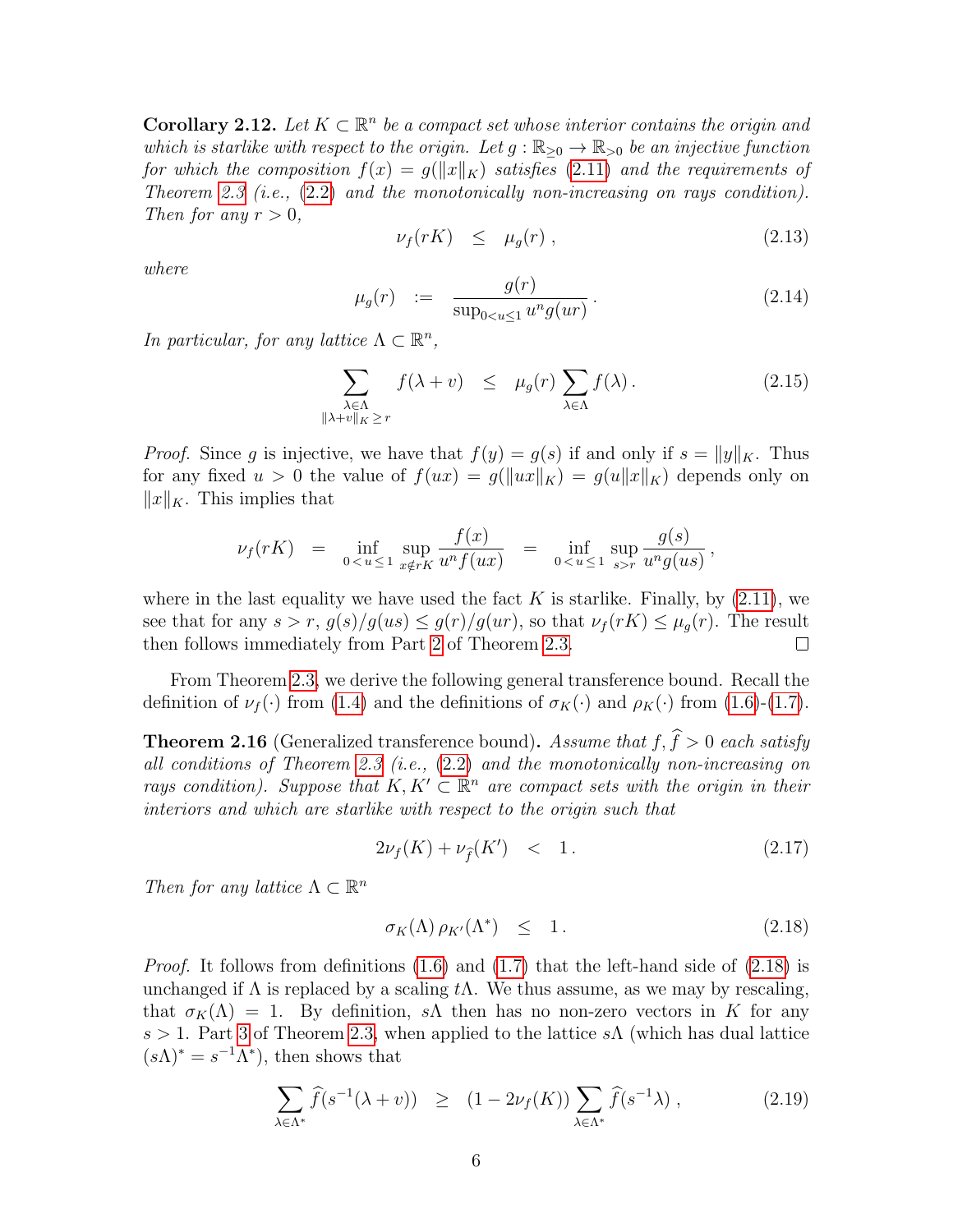for any  $v \in \mathbb{R}^n$  and any  $s > 1$ .

By Part [2](#page-3-2) applied to  $\hat{f}, s^{-1}\Lambda^*$ , and  $K'$ ,

$$
\sum_{\substack{\lambda \in \Lambda^*\\s^{-1}(\lambda+v)\notin K'}} \widehat{f}(s^{-1}(\lambda+v)) \leq \nu_{\widehat{f}}(K') \sum_{\lambda \in \Lambda^*} \widehat{f}(s^{-1}\lambda). \tag{2.20}
$$

Since  $\nu_{\widehat{f}}(K') < 1 - 2\nu_f(K)$ , we have

$$
\sum_{\substack{\lambda \in \Lambda^*\\s^{-1}(\lambda+v)\notin K'}} \widehat{f}(s^{-1}(\lambda+v)) < \sum_{\lambda \in \Lambda^*} \widehat{f}(s^{-1}(\lambda+v))
$$
\n(2.21)

for all  $v \in \mathbb{R}^n$ . Hence for any  $v \in \mathbb{R}^n$  there must exist some  $\lambda \in \Lambda^*$  such that  $\lambda + v \in sK'$ ; that is,  $\rho_{K'}(\Lambda^*) \leq s$ . Since this holds for all  $s > 1$ , we deduce that  $\rho_{K'}(\Lambda^*) \leq 1$ , as needed.  $\Box$ 

#### 3 Applications of Theorems [2.3](#page-3-1) and [2.16](#page-5-1)

In this section we consider various admissible pairs of functions. We begin first with some facts about the Fourier transform in  $n = 1$  dimension:

- if  $f(x) = e^{-\pi x^2}$ , then  $\widehat{f}(x) = f(x)$ ;
- if  $f(x) = \operatorname{sech}(\pi x)$ , then  $\widehat{f}(x) = f(x)$ ;
- if  $f(x) = (1 + 2\cosh(2\pi x/\sqrt{3}))^{-1}$ , then  $\hat{f}(x) = f(x)$ ;
- if  $f(x) = e^{-|x|}$ , then  $\widehat{f}(x) = \frac{2}{1+4\pi^2 x^2}$ ; and
- if  $f(x) = e^{-|x|^p}$  with  $0 < p \le 2$ , then  $\hat{f} \ge 0$  (see [\[EOR,](#page-13-8) Lemma 5]).

In the rest of this section we more generally study functions of the form

$$
f(x_1,...,x_n) = \prod_{j=1}^n f(x_j), \quad \widehat{f}(x_1,...,x_n) = \prod_{j=1}^n \widehat{f}(x_j), \quad (3.1)
$$

where each  $f$  is one of these examples (one could further consider functions of the form  $\prod_{j=1}^{n} f_j(x_j)$ , though we shall not do so here).

#### <span id="page-6-0"></span>3.1 Recovering Banaszczyk's bounds [\[Ban93\]](#page-13-0)

As our first example, we take  $f(x) = \hat{f}(x) = e^{-\pi ||x||^2}$  to be a Gaussian, as in Banaszczyk's original application. From this, we immediately derive what is essentially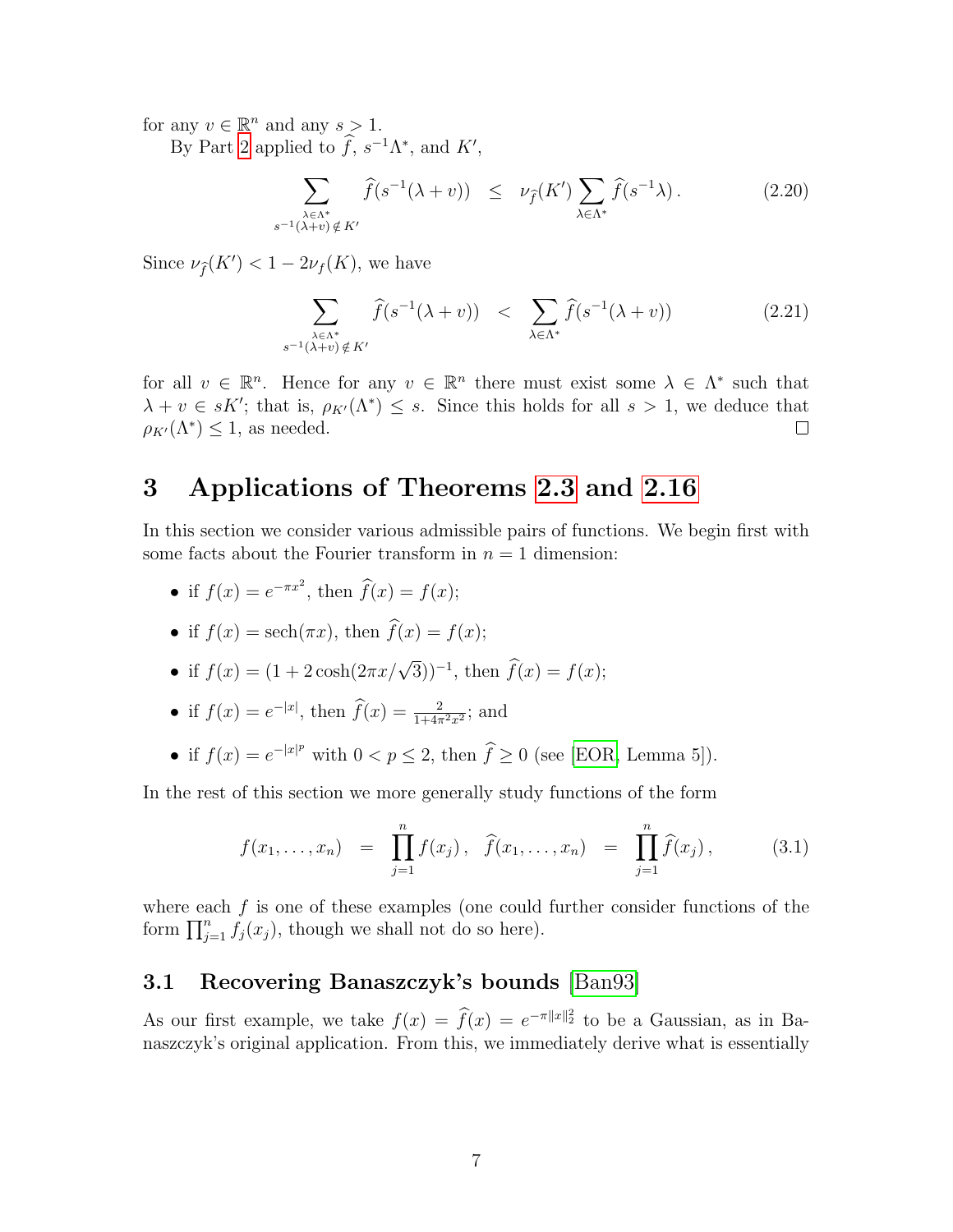Banaszczyk's original transference theorem for the Euclidean norm [\[Ban93,](#page-13-0) Theorem 2.2].[4](#page-7-0)

**Theorem 3.2** ( $\ell_2$  transference bound). For any  $\Lambda \subset \mathbb{R}^n$ , let  $\sigma_2(\Lambda) := \min_{\lambda \in \Lambda_{\neq 0}} ||\lambda||_2$ denote the length of the its shortest non-zero vector in the Euclidean norm, and let  $\rho_2(\Lambda^*) := \max_{v \in \mathbb{R}^n} \min_{\lambda \in \Lambda^*} ||\lambda - v||_2$  denote the covering radius of its dual lattice in the Euclidean norm. Then √

<span id="page-7-1"></span>
$$
\sigma_2(\Lambda)\,\rho_2(\Lambda^*) \quad \leq \quad \frac{n}{2\pi} + \frac{3\sqrt{n}}{\pi} \,. \tag{3.3}
$$

Proof. Let  $f(x) = \hat{f}(x) := e^{-\pi ||x||_2^2}, \tau := \frac{1}{2} + \frac{3}{\sqrt{2}}$  $\frac{n}{n}$ ,  $r := \sqrt{\tau n/\pi}$ , and  $K := \{x \in \mathbb{R}^n :$  $||x||_2 \le 1$ . By Corollary [2.12,](#page-5-0)

$$
\nu_f(rK) \le \frac{e^{-\pi r^2}}{\sup_{0 < u \le 1} u^n e^{-\pi u^2 r^2}} = (2e^{1-2\tau})^{n/2} = (1+6/\sqrt{n})^{n/2} e^{-3\sqrt{n}},
$$

 $\frac{\sqrt{n}}{\sqrt{2\pi}r}$ . A using the fact that the supremum in the denominator occurs at  $u =$ straightforward computation then shows that  $3\nu_f(rK) < 1$ . Applying Theorem [2.16,](#page-5-1) we see that  $\sigma_{rK}(\Lambda)\rho_{rK}(\Lambda^*) \leq 1$ . The result then follows by the scaling formulas  $\sigma_2(\Lambda) = r \sigma_{rK}(\Lambda)$  and  $\rho_2(\Lambda^*) = r \rho_{rK}(\Lambda^*)$ , so that  $\sigma_2(\Lambda) \rho_2(\Lambda^*) \leq r^2$ , as was to be shown.  $\Box$ 

It is interesting to speculate whether or not [\(3.3\)](#page-7-1) can be improved by using carefully optimized test functions. Banaszczyk's choice of the Gaussian appears to be particularly natural among functions of the form  $f(x) = q(||x||_2)$ , with q fixed and the dimension  $n$  varying. This is because such  $f$  which are bounded, continuous, and integrable on  $\mathbb{R}^n$ , and which furthermore have non-negative Fourier transform  $f$ , can be expressed using Schoenberg's theorem as

<span id="page-7-2"></span>
$$
f(x) = \int_0^\infty e^{-\pi t^2 \|x\|_2^2} d\alpha(t)
$$
 (3.4)

for some nonnegative Borel measure  $\alpha$  on  $(0,\infty)$  [\[Sch\]](#page-14-14). By the Fubini theorem, functions of the form [\(3.4\)](#page-7-2) are integrable on  $\mathbb{R}^n$  if and only if  $\int_0^\infty t^{-n} d\alpha(t) < \infty$ , in which case the Fourier transform

<span id="page-7-3"></span>
$$
\widehat{f}(r) = \int_0^\infty e^{-\pi ||r||_2^2 / t^2} t^{-n} d\alpha(t) \tag{3.5}
$$

has a similar form. Gaussians correspond to when the measure  $\alpha$  is concentrated at a single point. When the measure has larger support, a heuristic argument replacing these integrals by finite sums of Gaussians shows that the best-possible constants in [\(3.3\)](#page-7-1) are achieved for a single Gaussian. This suggests that improving [\(3.3\)](#page-7-1) would require functions beyond simply those of the form  $f(x) = g(||x||_2)$ , where g is independent of n.

<span id="page-7-0"></span><sup>&</sup>lt;sup>4</sup>Though Banaszczyk's theorem states that  $\sigma_2(\Lambda)\rho_2(\Lambda^*) \leq n/2$ , he remarks towards the end of his paper that a more careful analysis yields a bound like [\(3.3\)](#page-7-1). He also proves that there exist lattices  $\Lambda$  in arbitrarily large dimensions with  $\sigma_2(\Lambda)\rho_2(\Lambda^*) \gg n$ . In fact, his  $n/2$  bound has the optimal constant C among bounds of the form  $C_n$ , since  $\sigma_2(\mathbb{Z})\rho_2(\mathbb{Z})=1/2$ . He also proved additional transference bounds relating successive minima, a topic which we have chosen to omit for the sake of brevity.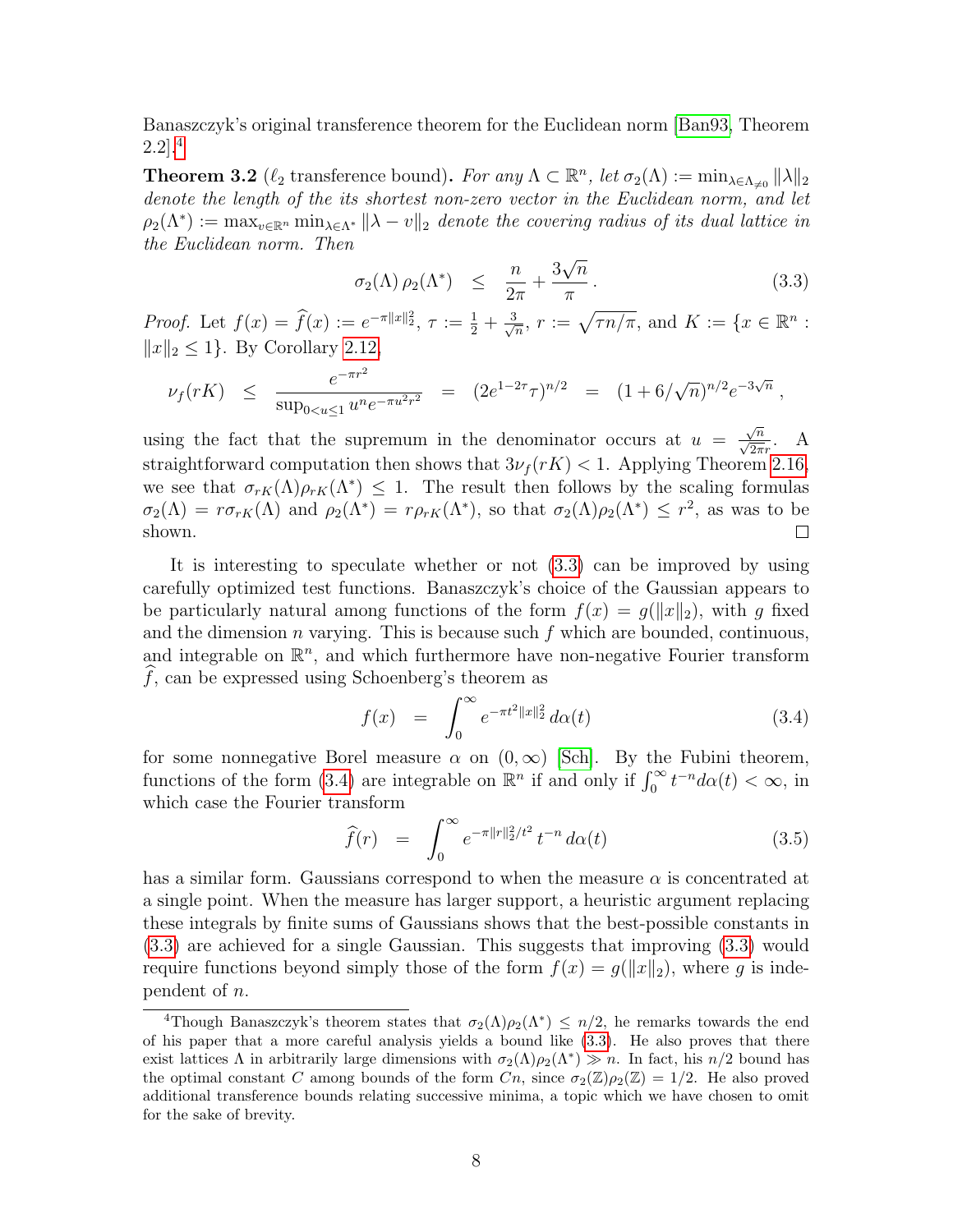### 3.2 A transference bound in the  $\ell_1$  norm

In this subsection, we take

$$
f(x) = f(x_1, \dots, x_n) \quad := \quad \prod_{i=1}^n \frac{1}{1 + 2\cosh(2\pi x_i/\sqrt{3})} \,. \tag{3.6}
$$

As noted above, this function possesses the Fourier duality  $f(x) = f(x)$  in analogy to Gaussians. However, its asymptotics  $\log(f(x)) \approx -2\pi ||x||_1/$  $\left| x\right\rangle$ 3 are related to the  $\ell_1$  norm (as opposed to the  $\ell_2$  norm for Gaussians).

<span id="page-8-0"></span>Lemma 3.7. Let

$$
C^* \ := \ \max_{z \ge 0} \left( z - \frac{z \tanh(z)}{1 + \mathrm{sech}(z)/2} \right) \ \approx \ 0.42479 \,,
$$

and let

$$
K_{\alpha} := \{ x \in \mathbb{R}^{n} : ||x||_{1} \le (1 + C^{*}) \alpha n \}
$$
  
  $\in (1 + C^{*}) \alpha n$  Then for any  $\alpha > \sqrt{3}$ 

be the  $\ell_1$  ball of radius  $(1 + C^*)\alpha n$ . Then for any  $\alpha >$  $\frac{\sqrt{3}}{2\pi}$ ,

$$
\nu_f(K_\alpha) \leq \left(\frac{2\pi\alpha}{\sqrt{3}}\right)^n e^{-\left(\frac{2\pi\alpha}{\sqrt{3}}-1\right)n}.
$$
\n(3.8)

*Proof.* Let  $x = (x_1, \ldots, x_n) \in \mathbb{R}^n$ . By differentiating  $\log f(ux)$  with respect to u, we see that

$$
\log(f(ux)) - \log(f(x)) = \frac{2\pi}{\sqrt{3}} \sum_{i} \int_{u}^{1} \frac{x_i \tanh(2\pi vx_i/\sqrt{3})}{1 + \text{sech}(2\pi vx_i/\sqrt{3})/2} dv
$$
  

$$
\geq \frac{(1 - u)2\pi}{\sqrt{3}} \cdot \sum_{i} \frac{x_i \tanh(2\pi ux_i/\sqrt{3})}{1 + \text{sech}(2\pi ux/\sqrt{3})/2},
$$

where the inequality follows from the fact that the integrand is monotonically nondecreasing in  $v$ .

Next, we note that

$$
|x_i| - \frac{x_i \tanh(2\pi ux_i/\sqrt{3})}{1 + \text{sech}(2\pi ux_i/\sqrt{3})/2} \le \frac{\sqrt{3}}{2\pi u} \cdot \max_{z \ge 0} \left( z - \frac{z \tanh(z)}{1 + \text{sech}(z)/2} \right)
$$
  
=  $\frac{\sqrt{3}}{2\pi u} \cdot C^*.$ 

Therefore,

$$
\log(f(ux)) - \log(f(x)) > \frac{(1-u)2\pi n}{\sqrt{3}} \left( \frac{||x||_1}{n} - \frac{\sqrt{3}C^*}{2\pi u} \right).
$$

Taking  $u =$  $\frac{\sqrt{3}}{2\pi\alpha} < 1$ , it follows that

$$
u^{n}\frac{f(ux)}{f(x)} \quad > \quad \left(\frac{2\pi\alpha}{\sqrt{3}}\right)^{-n} e^{\left(\frac{2\pi\alpha}{\sqrt{3}}-1\right)\left(\frac{||x||_{1}}{\alpha n}-C^{*}\right)} \ ,
$$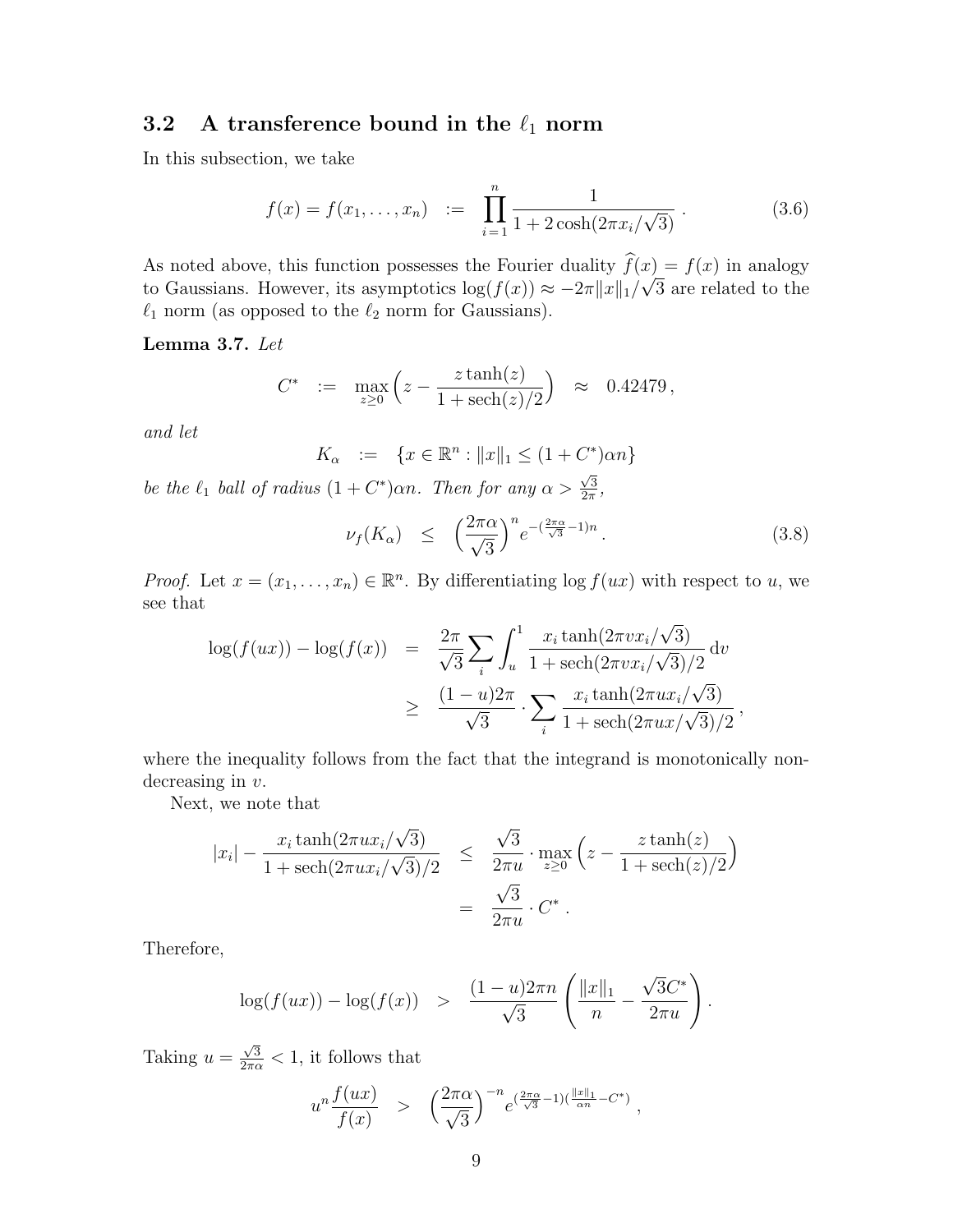so that in particular

$$
u^{n} \frac{f(ux)}{f(x)} \quad > \quad \left(\frac{2\pi\alpha}{\sqrt{3}}\right)^{-n} e^{(\frac{2\pi\alpha}{\sqrt{3}}-1)n}
$$

for  $x \notin K_\alpha$  (i.e.,  $||x||_1 > (1 + C^*)\alpha n$ ). The result now follows after recalling the definition of  $\nu_f(\cdot)$  in [\(1.4\)](#page-1-3).  $\Box$ 

<span id="page-9-0"></span>**Theorem 3.9** ( $\ell_1$  transference bound). For any lattice  $\Lambda \subset \mathbb{R}^n$ , let  $\sigma_1(\Lambda) :=$  $\min_{\lambda \in \Lambda_{\neq 0}} \|\lambda\|_1$  denote the length of its shortest non-zero vector in the  $\ell_1$  norm, and let  $\rho_1(\Lambda^*) := \max_{v \in \mathbb{R}^n} \min_{\lambda \in \Lambda^*} ||\lambda - v||_1$  denote the covering radius of its dual lattice in the  $\ell_1$  norm. Then

$$
\sigma_1(\Lambda) \rho_1(\Lambda^*) \quad < \quad 0.154264n^2 \cdot \left(1 + 2\pi \sqrt{\frac{3}{n}}\right)^2 \,. \tag{3.10}
$$

 $\Box$ 

*Proof.* Let  $\alpha :=$  $\frac{\sqrt{3}}{2\pi}+\frac{3}{\sqrt{3}}$  $\frac{1}{n}$ , and set  $K_{\alpha} := \{x \in \mathbb{R}^n : ||x||_1 \leq (1 + C^*)\alpha n\}$  and  $C^* = 0.42479 \cdots$  as in the statement of Lemma [3.7.](#page-8-0) Applying the lemma, we have

$$
\nu_f(K_\alpha) \leq \left(\frac{2\pi\alpha}{\sqrt{3}}\right)^n \cdot e^{-(\frac{2\pi\alpha}{\sqrt{3}}-1)n} < \frac{1}{3},
$$

where the second inequality follows by a straightforward computation. Therefore,  $3\nu_f(K_\alpha)$  < 1. It is straightforward to verify that  $f = \hat{f}$  obeys the assumptions of Theorem [2.16,](#page-5-1) and hence

$$
\sigma_{K_{\alpha}}(\Lambda)\rho_{K_{\alpha}}(L) \leq 1.
$$

We then obtain the result by simply noting that  $\sigma_1(\Lambda) = (1 + C^*)\alpha n \cdot \sigma_{K_\alpha}(\Lambda)$ , and similarly  $\rho_1(\Lambda^*) = (1 + C^*)\alpha n \cdot \sigma_{K_\alpha}(\Lambda)$ , so that their product is at most

$$
(1 + C^*)^2 \alpha^2 n^2 \quad < \quad 0.154264 n^2 \cdot (1 + 2\pi \sqrt{3/n})^2 \; ,
$$

as needed.

#### <span id="page-9-1"></span>3.3 Supergaussians,  $\ell_p$  norms for  $0 < p \le 2$ , and the kissing number

Here, we consider the following specialization of Theorem [2.3](#page-3-1) to functions of the form  $f(x) := \exp(-||x||_p^p) = e^{-(|x_1|^p + \cdots + |x_n|^p)}$ , which are sometimes referred to as "supergaussians."

**Lemma 3.11.** Let  $0 < p \le 2$  and  $f_p(x) := \exp(-||x||_p^p)$ . Then

$$
\sum_{\substack{\lambda \in \Lambda \\ \|\lambda + v\|_p \ge t(n/p)^{1/p}}} f_p(\lambda + v) \le (et^p e^{-t^p})^{n/p} \sum_{\lambda \in \Lambda} f_p(\lambda)
$$

for any  $t \geq 1$ .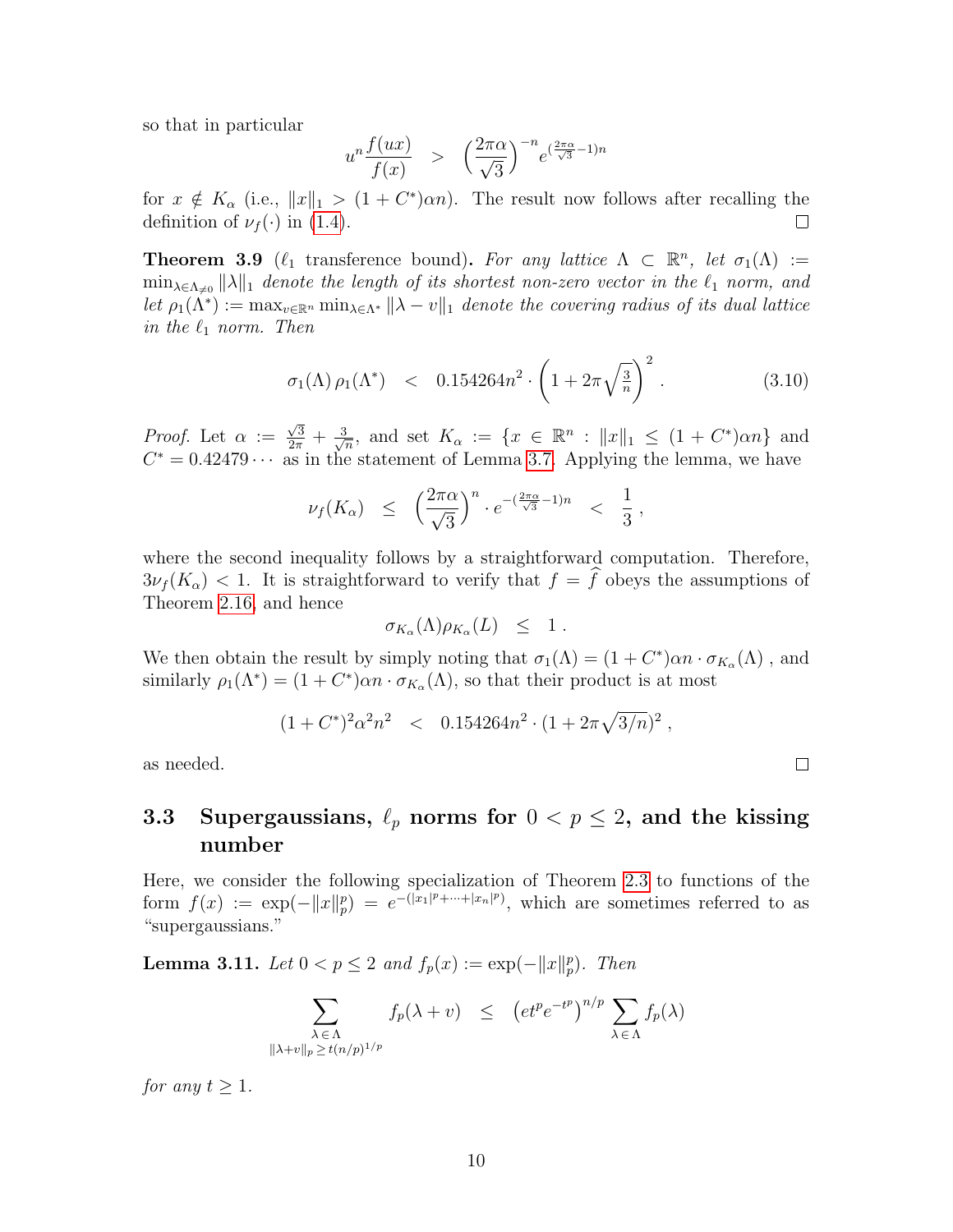*Proof.* We apply Corollary [2.12](#page-5-0) to  $f = f_p$ . It is well-known (see, for example, [\[EOR,](#page-13-8) Lemma 5]) that the single-variable function  $x \mapsto e^{-|x|^p}$  has the form [\(3.4\)](#page-7-2). Since it is integrable, its Fourier transform has the form  $(3.5)$  with  $n = 1$ , and is in particular non-negative and non-increasing on rays. Furthermore, a straightforward computation shows that  $f_p$  satisfies [\(2.11\)](#page-4-0). The only remaining condition to show is  $(2.2)(iii)$  $(2.2)(iii)$ , which is the absolute convergence of the right-hand side of the Poisson summation formula. This follows from the fact that the Fourier transform  $\int_{\mathbb{R}} e^{-|x|^p} e^{-2\pi i r x} dx$  of  $e^{-|x|^p}$  is asymptotic to  $-\frac{\pi^{-p-\frac{1}{2}} |r|^{-p-1} \Gamma(\frac{p+1}{2})}{\Gamma(-p)}$  $\frac{\Gamma(-\frac{p}{2})}{\Gamma(-\frac{p}{2})}$  for  $0 < p < 2$  (see, for example, [\[Sid\]](#page-14-15) for a recent treatment of the asymptotics of Fourier integrals with singularities). It follows that for  $r := t(n/p)^{1/p}$ ,

$$
\sum_{\substack{\lambda \in \Lambda \\ \lambda + v \|_p \ge r}} f_p(\lambda + v) \le \mu_p(r) \sum_{\lambda \in \Lambda} f_p(\lambda)
$$

with

$$
\mu_p(r) \quad := \quad \frac{e^{-r^p}}{\sup_{0 < u \leq 1} u^n e^{-(ur)^p}} \, .
$$

A simple computation shows that  $\mu_p(r) = (epr^p/n)^{n/p}e^{-r^p}$ .

 $\parallel$ 

From this, we derive an upper bound of  $e^{n/p+o(n/p)}$  on the lattice kissing number or lattice Hadwiger number — the number of non-zero lattice points with minimal length — in  $\ell_p$  norms for  $0 < p \leq 2$ . To the authors' knowledge, the only previously known bounds on these quantities for  $p \neq 2$  were the trivial bounds  $2(2^{n} - 1)$  for  $1 < p < 2$  and  $3<sup>n</sup> - 1$  for  $p = 1$ . (Much better bounds are known for  $p = 2$  using sophisticated techniques [\[KL\]](#page-14-16), and as far as we know nothing was known for  $p < 1$ .) Talata also provided evidence for a conjectured upper bound of  $1.5^{n+o(n)}$  for the  $p = 1$  case. See [\[Swa\]](#page-14-17) for a recent survey of such results. We actually prove a slightly more general bound of  $e^{u^p n/p + o(u^p n/p)}$  on the "u-handshake number" number, which is the number of non-zero lattice points whose length is within a factor  $u \geq 1$  of the minimal length. $5$  Thus the kissing number is simply the 1-handshake number.

<span id="page-10-0"></span>**Theorem 3.12** ( $\ell_p$  handshake number bound). For any  $0 < p \leq 2$  and lattice  $\Lambda \subset \mathbb{R}^n$ , let  $\sigma_p(\Lambda) := \min_{\lambda \in \Lambda_{\neq 0}} ||\lambda||_p$ . Then

$$
\#\{\lambda \in \Lambda_{\neq 0} : \|\lambda\|_p \leq u \sigma_p(\Lambda)\} \leq 10 \frac{e^{u^p} n}{p} e^{u^p n/p} \tag{3.13}
$$

for any  $u \geq 1$ . In particular, when  $u = 1$  this shows that the lattice kissing number in the  $\ell_p$  norm is  $O(\frac{n}{p})$  $\frac{n}{p}e^{n/p}$  for all  $0 < p \leq 2$ .

 $\Box$ 

<span id="page-10-1"></span><sup>&</sup>lt;sup>5</sup>We note that this quantity must be unbounded as  $p \to 0$ , as even in  $n = 2$  dimensions there exist lattices with infinitely many non-zero lattice points  $\lambda = (\lambda_1, \ldots, \lambda_n)$  such that  $\prod_i |\lambda_i|$  is minimal. (For example, take the canonical embedding of the ring the integers of a number field having infinitely many units.) Since  $\|\lambda\|_p^p \sim n + p \sum_i \log |\lambda_i|$  as  $p \to 0$ , this implies that the u-handshake number for such lattices and  $u > 1$  is unbounded as  $p \to 0$ .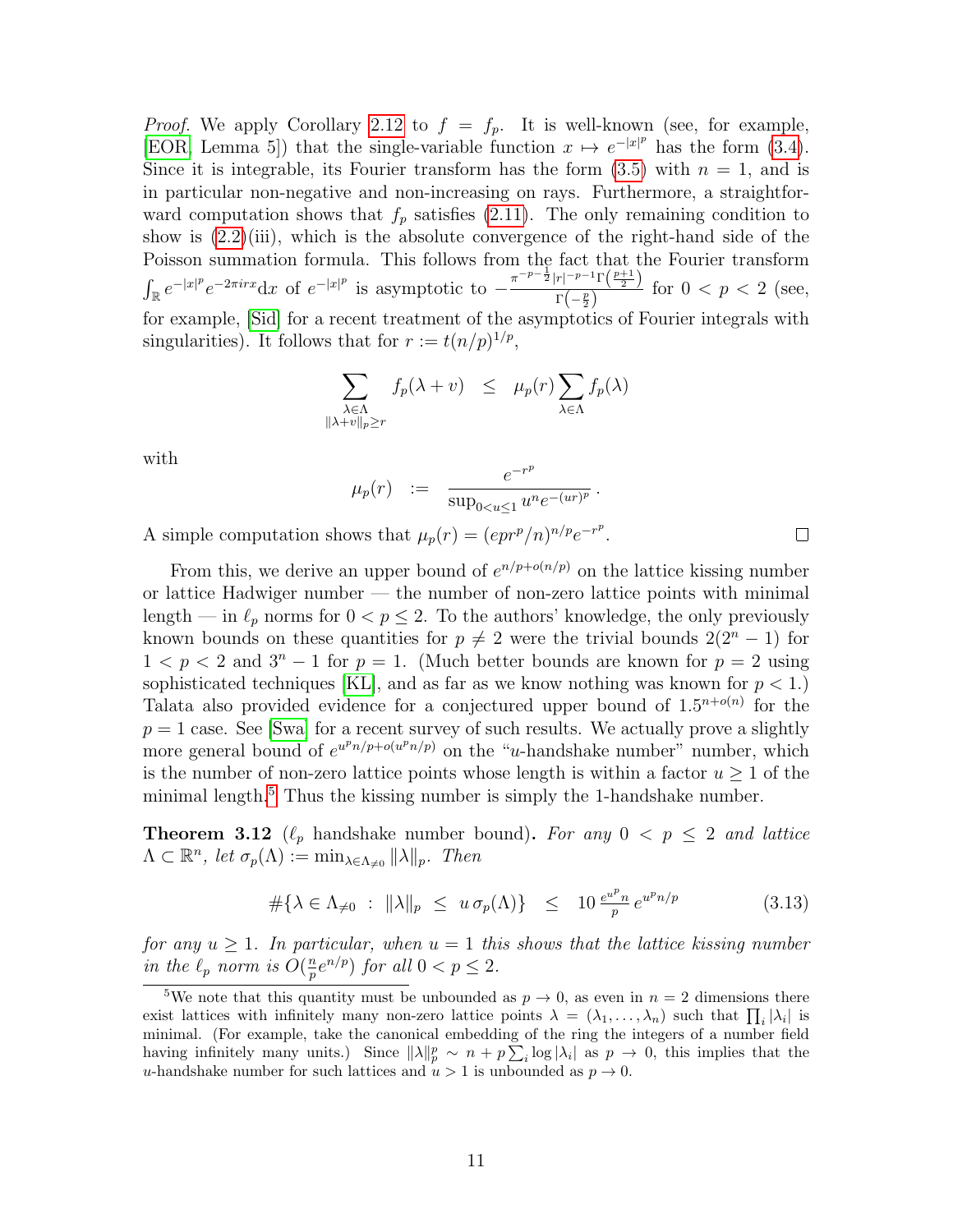*Proof.* Let  $f_p(x) := \exp(-||x||_p^p)$ . By scaling the lattice appropriately, we may assume that  $\sigma_p(\Lambda) = t(\frac{n}{n})$  $(\frac{m}{p})^{1/p}$  for  $t := (1 + \frac{p}{n})^{1/p}$ . The Theorem shows

$$
\sum_{\lambda \in \Lambda_{\neq 0}} f_p(\lambda) = \sum_{\substack{\lambda \in \Lambda \\ \|\lambda\|_p \ge \sigma_p(\Lambda)}} f_p(\lambda) \le (et^p e^{-t^p})^{n/p} \sum_{\lambda \in \Lambda} f_p(\lambda).
$$

Noting that  $\sum_{\lambda \in \Lambda} f_p(\lambda) = 1 + \sum_{\lambda \in \Lambda_{\neq 0}} f_p(\lambda)$  and rearranging, we see that

$$
\sum_{\lambda \in \Lambda_{\neq 0}} f_p(\lambda) \leq \frac{\left(e t^p e^{-t^p}\right)^{n/p}}{1 - \left(e t^p e^{-t^p}\right)^{n/p}} \leq \frac{10n}{p} \left(e t^p e^{-t^p}\right)^{n/p},
$$

where in the last inequality we have used the fact  $1 - \frac{(1+x^{-1})^x}{e} \ge \frac{1}{10}$  $\frac{1}{10x}$  for  $x = \frac{n}{p} \geq \frac{1}{2}$  $\frac{1}{2}$ . Let S denote the set of  $\lambda \in \Lambda_{\neq 0}$  with  $\|\lambda\|_p \leq u\sigma_p(\Lambda) = ut(\frac{n}{p})$  $(\frac{m}{p})^{1/p}$ . Then

$$
\sum_{\lambda \in \Lambda_{\neq 0}} f_p(\lambda) \geq \sum_{\lambda \in S} f_p(\lambda) \geq e^{-u^p t^p n/p} |S|.
$$

Combining the two inequalities, rearranging, and then using the fact that  $(1+\frac{p}{n})^{n/p} \le$ e, we obtain

$$
|S| \leq \frac{10n}{p} \left( e t^p e^{(u^p - 1)t^p} \right)^{n/p} \leq \frac{10n}{p} e^{(1 + n/p)u^p},
$$
  
wm.

as was to be sho

### <span id="page-11-2"></span>A The Poisson Summation Formula

Here, we state and prove a version of the Poisson summation formula flexible enough for our applications. The notation  $||x|| = ||x||_2$  refers to the  $\ell_2$  norm.

<span id="page-11-1"></span>**Theorem A.1.** Let  $f(x)$  denote a continuous, complex-valued function on  $\mathbb{R}^n$  which is  $O((1+\|x\|)^{-n-\delta})$  for some  $\delta > 0$ .

<span id="page-11-4"></span>1. The Fourier inversion formula

<span id="page-11-3"></span>
$$
f(x) = \int_{\mathbb{R}^n} \widehat{f}(r) e(r \cdot x) dr \qquad (A.2)
$$

holds provided f's Fourier transform  $f(x) = \int_{\mathbb{R}^n} f(r)e(-r \cdot x) dr$  is integrable  $(i.e., \int_{\mathbb{R}^n} |\widehat{f}(x)| dx < \infty$ ).

<span id="page-11-0"></span>2. The Poisson summation formula

<span id="page-11-5"></span>
$$
\sum_{\lambda \in \Lambda} f(\frac{\lambda + v}{t}) = \frac{t^n}{|\Lambda|} \sum_{\lambda \in \Lambda^*} \widehat{f}(t\lambda) e(t\lambda \cdot v), \quad t > 0 \quad and \quad v \in \mathbb{R}^n, \tag{A.3}
$$

holds provided the right-hand side converges absolutely.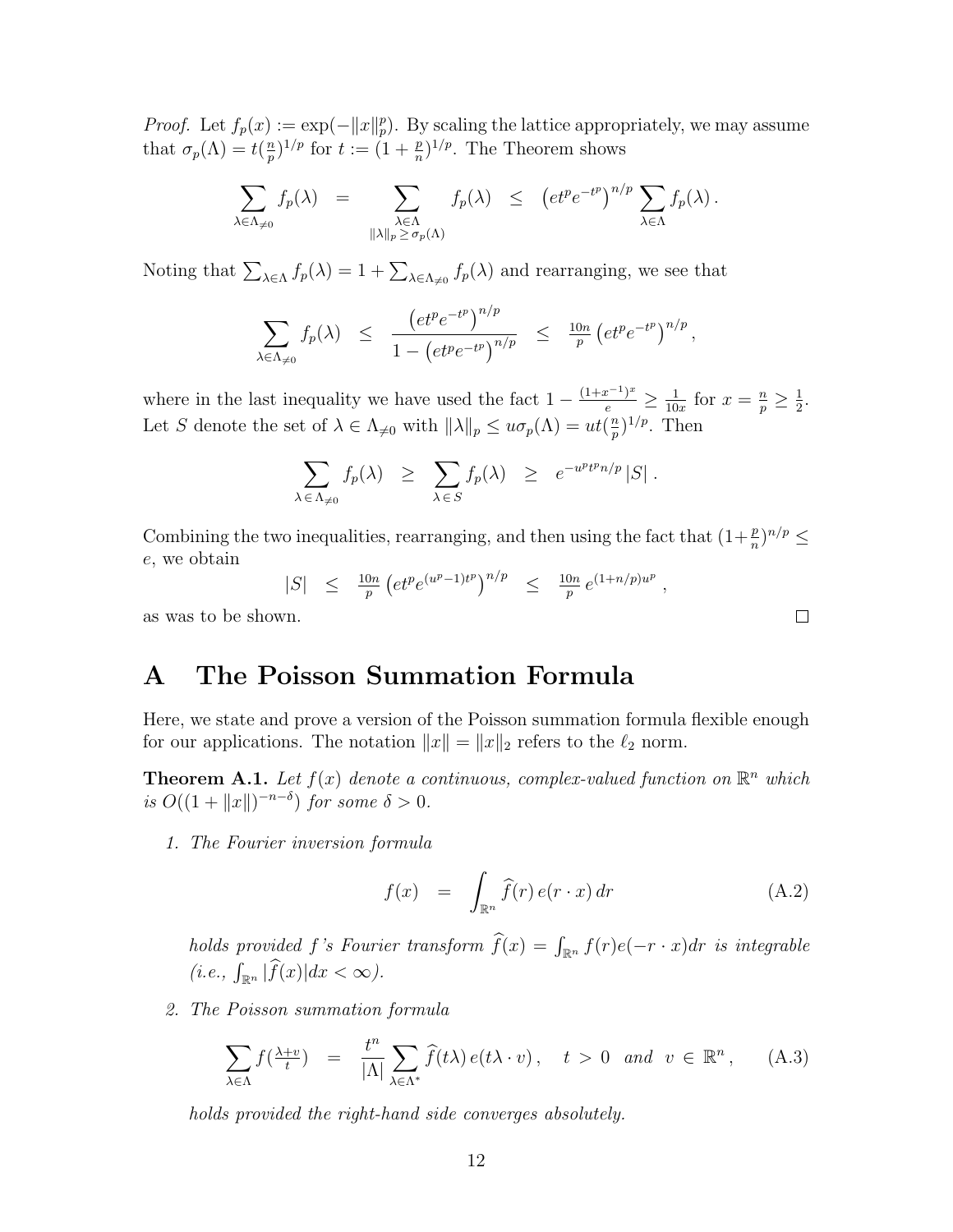Both parts of the Theorem are well-known and classical if  $f$  is a Schwartz function, or even if both  $f(x)$  and  $\widehat{f}(x)$  merely satisfy the  $O((1 + ||x||)^{-n-\delta})$  bound for some  $\delta > 0$  (see, for example, [\[Coh,](#page-13-9) Theorem 2.1]). Thus the main point here is to relax the condition on the decay of  $\widehat{f}$ , which is needed in Section [3.3.](#page-9-1)

*Proof.* Let  $\phi \geq 0$  denote a fixed, smooth function supported in the unit ball of  $\mathbb{R}^n$ and having total integral  $\int_{\mathbb{R}^n} \phi(x) dx = 1$ . For any  $0 < \varepsilon < 1$  define the rescaled function  $\phi_{\varepsilon}(x) = \varepsilon^{-n} \phi(x/\varepsilon)$ , which also has total integral 1. We have the estimate

<span id="page-12-1"></span>
$$
|\widehat{\phi}(r)| \leq \int_{\mathbb{R}^n} \phi(x) dx = 1 = \widehat{\phi}(0) \qquad (A.4)
$$

by the non-negativity of  $\phi$ .

The convolution

<span id="page-12-0"></span>
$$
f_{\varepsilon}(x) := \int_{\mathbb{R}^n} f(y) \, \phi_{\varepsilon}(x - y) \, dy \tag{A.5}
$$

is smooth. Since  $\int_{\mathbb{R}^n} \phi(x) dx = 1$ ,

$$
f_{\varepsilon}(x) - f(x) = \int_{\mathbb{R}^n} (f(y) - f(x)) \phi_{\varepsilon}(x - y) dy \le \max_{y \in B_{\varepsilon}(x)} |f(y) - f(x)| \quad (A.6)
$$

where  $B_{\epsilon}(x)$  denotes the closed  $\ell_2$  ball of radius  $\epsilon$  around x. Therefore

<span id="page-12-2"></span>
$$
\lim_{\varepsilon \to 0} f_{\varepsilon}(x) = f(x) \tag{A.7}
$$

by the assumed continuity of  $f$ .

We may bound  $f_{\varepsilon}(x)$  using the compact support of  $\phi$  as

$$
|f_{\varepsilon}(x)| \ll \varepsilon^{-n} \int_{\mathbb{R}^n} (1+||y||)^{-n-\delta} \phi\left(\frac{x-y}{\varepsilon}\right) dy \ll \varepsilon^{-n} \int_{B_{\varepsilon}(x)} (1+||y||)^{-n-\delta} dy. \tag{A.8}
$$

The boundedness of the integrand shows that this is  $O(1)$ . For  $||x|| \geq 2$  and  $y \in$  $B_{\varepsilon}(x)$ , we have  $||y|| \geq ||x|| - \varepsilon \geq \frac{1}{2}$  $\frac{1}{2}||x||$ , and thus the right-hand side of  $(A.5)$  is  $O(||x||^{-n-\delta})$ . Combining these two estimates, we see that

<span id="page-12-3"></span>
$$
f_{\epsilon}(x) = O((1 + ||x||)^{-n-\delta}), \qquad (A.9)
$$

independently of  $\epsilon$  — the same bound that we assumed  $f(x)$  satisfies.

In particular the Fourier transform of  $f_{\epsilon}$  is well-defined, and a change of variables shows it factors as

<span id="page-12-5"></span>
$$
\widehat{f}_{\varepsilon}(x) = \widehat{f}(x)\widehat{\phi}_{\varepsilon}(x) = \widehat{f}(x)\widehat{\phi}(\varepsilon x). \tag{A.10}
$$

The decay assumption on f implies that it is integrable, so that  $\widehat{f}(x)$  is bounded. Since  $\phi$  and all its derivatives have compact support, the Riemann-Lebesgue Lemma implies that  $\hat{\phi}(x)$  decays faster than the reciprocal of any polynomial as  $||x|| \to \infty$ . It follows that

<span id="page-12-4"></span>
$$
\widehat{f}_{\epsilon}(x) = O_{\epsilon}((1 + ||x||)^{-n-\delta}), \qquad (A.11)
$$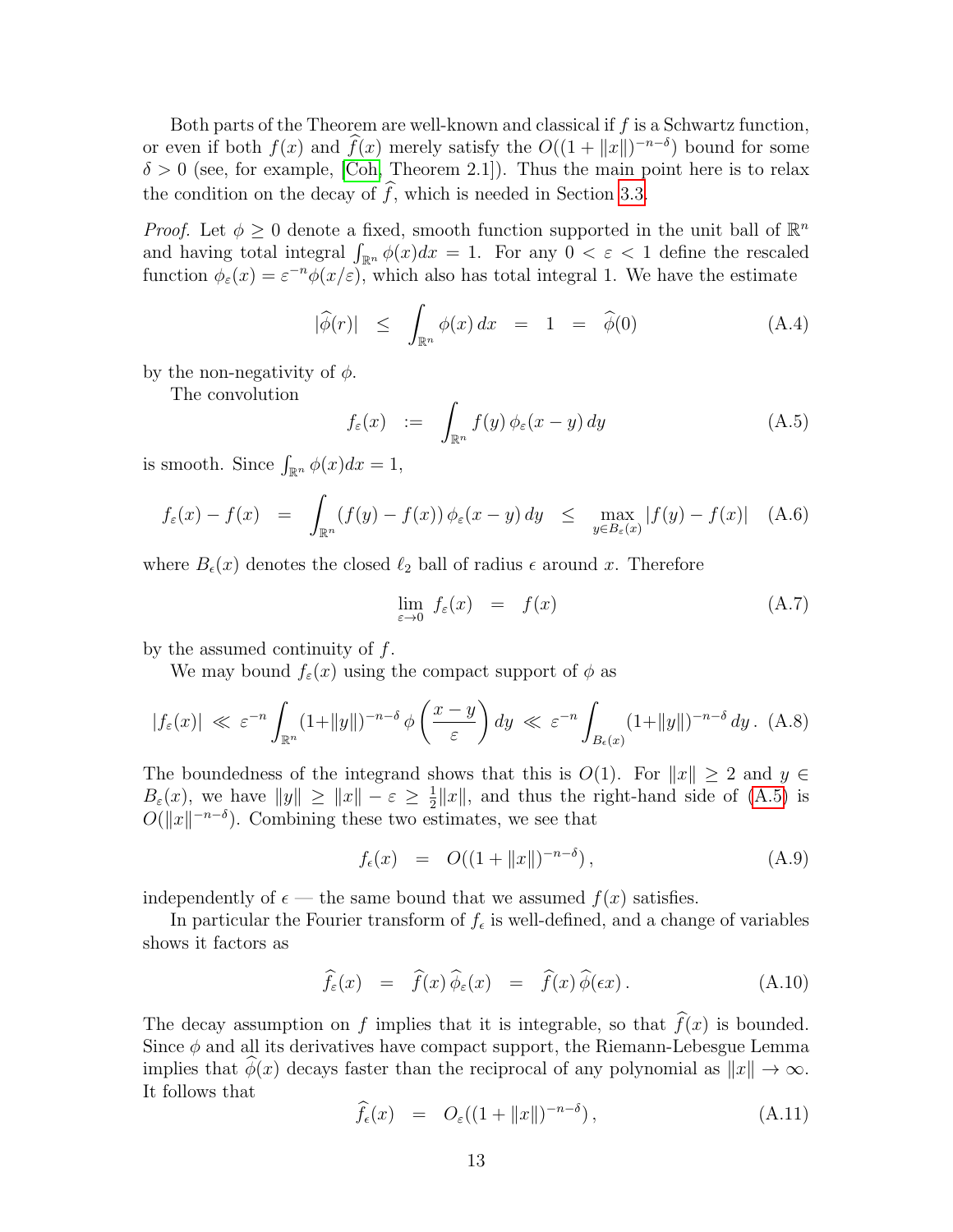where the last subscript indicates that the implied constant depends on  $\epsilon$ . The Fourier inversion formula

<span id="page-13-10"></span>
$$
f_{\varepsilon}(x) = \int_{\mathbb{R}^n} \widehat{f}_{\varepsilon}(r) e(r \cdot x) dr = \int_{\mathbb{R}^n} \widehat{f}(r) \widehat{\phi}(\varepsilon r) e(r \cdot x) dr \qquad (A.12)
$$

is therefore valid for  $f_{\varepsilon}(x)$ .

If  $\widehat{f}(r)$  is integrable, then the bound  $\widehat{\phi}(\varepsilon r) \leq 1$  from [\(A.4\)](#page-12-1) and dominated con-vergence imply that the right-hand side of [\(A.12\)](#page-13-10) converges to  $\int_{\mathbb{R}^n} f(r)e(r \cdot x)dr$  in the limit as  $\epsilon \to 0$ . Combined with [\(A.7\)](#page-12-2), this proves [\(A.2\)](#page-11-3) and hence Part [1.](#page-11-4)

To finish, we consider Part [2.](#page-11-0) Both  $f_{\epsilon}(x)$  and  $\hat{f}_{\epsilon}(x)$  satisfy the admissibility bound  $O((1 + ||x||)^{-n-\delta})$  by [\(A.9\)](#page-12-3) and [\(A.11\)](#page-12-4). Therefore the Poisson summation formula [\(A.3\)](#page-11-5) is valid with f replaced by  $f_{\epsilon}$  ([\[Coh,](#page-13-9) Theorem 2.1]):

<span id="page-13-11"></span>
$$
\sum_{\lambda \in \Lambda} f_{\varepsilon}(\frac{\lambda + v}{t}) = \frac{t^n}{|\Lambda|} \sum_{\lambda \in \Lambda^*} \widehat{f}(t\lambda) \widehat{\phi}(\epsilon t\lambda) e(t\lambda \cdot v), \quad t > 0 \text{ and } v \in \mathbb{R}^n, \quad \text{(A.13)}
$$

where we have used the factorization  $(A.10)$ . We now again use  $(A.4)$  and dominated convergence to show that the right-hand side of [\(A.13\)](#page-13-11) converges to the right-hand side of  $(A.3)$  as  $\epsilon \to 0$ , using the assumed absolute convergence of the latter. To conclude, we apply dominated convergence to the left-hand side (using the bound [\(A.9\)](#page-12-3) and the pointwise limit [\(A.7\)](#page-12-2)) to show that the left-hand side converges  $\sum_{\lambda \in \Lambda} f(\frac{\lambda + v}{t})$  $\frac{+v}{t}),$ as was to be shown.

## References

- <span id="page-13-5"></span><span id="page-13-4"></span>[ADRS] Divesh Aggarwal, Daniel Dadush, Oded Regev, and Noah Stephens-Davidowitz. Solving the Shortest Vector Problem in  $2^n$  time via discrete Gaussian sampling. In  $STOC$ , 2015.
	- [AR] Dorit Aharonov and Oded Regev. Lattice problems in NP intersect coNP. Journal of the ACM,  $52(5)$ :749–765, 2005. Preliminary version in FOCS'04.
- <span id="page-13-0"></span>[Ban93] Wojciech Banaszczyk. New bounds in some transference theorems in the geometry of numbers. Mathematische Annalen, 296(4):625–635, 1993.
- <span id="page-13-3"></span>[Ban95] Wojciech Banaszczyk. Inequalities for convex bodies and polar reciprocal lattices in  $\mathbb{R}^n$ . Discrete & Computational Geometry, 13(2):217–231, 1995.
- <span id="page-13-2"></span>[BPY] Philippe Biane, Jim Pitman, and Marc Yor. Probability laws related to the Jacobi theta and Riemann zeta functions, and Brownian excursions. Bull. Amer. Math. Soc. (N.S.), 38(4):435–465, 2001.
- <span id="page-13-1"></span>[Cai] Jin-Yi Cai. A New Transference Theorem in the Geometry of Numbers. In COCOON, 1999.
- <span id="page-13-9"></span>[Coh] Henry Cohn. Packing, coding, and ground states. Mathematics and materials, 45–102, IAS/Park City Math. Ser., 23, Amer. Math. Soc., Providence, RI, 2017.
- <span id="page-13-8"></span>[EOR] N. D. Elkies, A. M. Odlyzko, and J. A. Rush. On the packing densities of superballs and other bodies. Inventiones mathematicae, 105(1):613–639, Dec 1991.
- <span id="page-13-7"></span>[Gen] Craig Gentry. Fully homomorphic encryption using ideal lattices. In STOC, 2009.
- <span id="page-13-6"></span>[GPV] Craig Gentry, Chris Peikert, and Vinod Vaikuntanathan. Trapdoors for hard lattices and new cryptographic constructions. In STOC, pages 197–206, 2008.